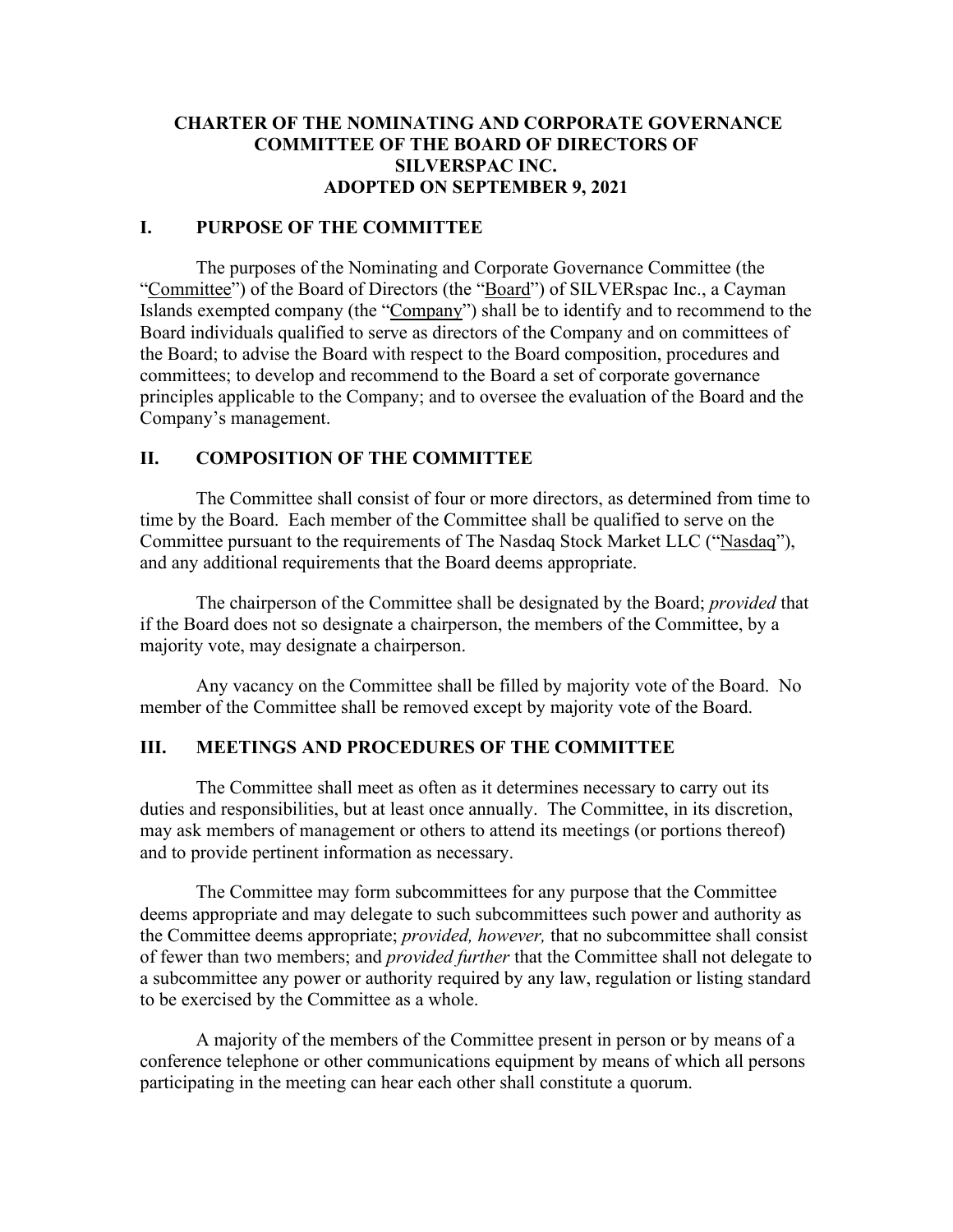The Committee shall maintain minutes of its meetings and records relating to those meetings and shall report regularly to the Board on its activities, as appropriate. The provisions of the amended and restated memorandum and articles of association of the Company (as amended from time to time, the " $M&AA$ ") relating to meetings of the board of directors of the Company shall apply equally to meetings of the committee unless otherwise stated herein.

# **IV. DUTIES AND RESPONSIBILITIES OF THE COMMITTEE**

## *A. Board Candidates and Nominees*

The Committee shall have the following duties and responsibilities with respect to Board candidates and nominees:

(a) To assist in identifying, recruiting and, if appropriate, interviewing candidates to fill positions on the Board, including persons suggested by shareholders or others. The Committee may, if it deems appropriate, establish procedures to be followed by shareholders in submitting recommendations for Board candidates.

(b) To review the background and qualifications of individuals being considered as director candidates. Among the qualifications considered in the selection of candidates, the Committee shall look at the following attributes and criteria of candidates: experience, skills, expertise, diversity, personal and professional integrity, character, business judgment, time availability in light of other commitments, dedication, conflicts of interest and such other relevant factors that the Committee considers appropriate in the context of the needs of the Board.

(c) To recommend to the Board the director nominees for election by the shareholders or appointment by the Board, as the case may be, pursuant to the M&AA, which recommendations shall be consistent with the criteria for selecting directors established by the Board from time to time.

(d) To review the suitability for continued service as a director of each Board member when his or her term expires and when he or she has a change in status, including, but not limited to, an employment change, and to recommend whether or not the director should be re-nominated.

# *B. Board Composition and Procedures*

The Committee shall have the following duties and responsibilities with respect to the composition and procedures of the Board as a whole:

(a) To review annually with the Board the composition of the Board as a whole and to recommend, if necessary, measures to be taken so that the Board reflects the appropriate balance of knowledge, experience, skills, expertise and diversity required for the Board as a whole and contains at least the minimum number of independent directors required by Nasdaq.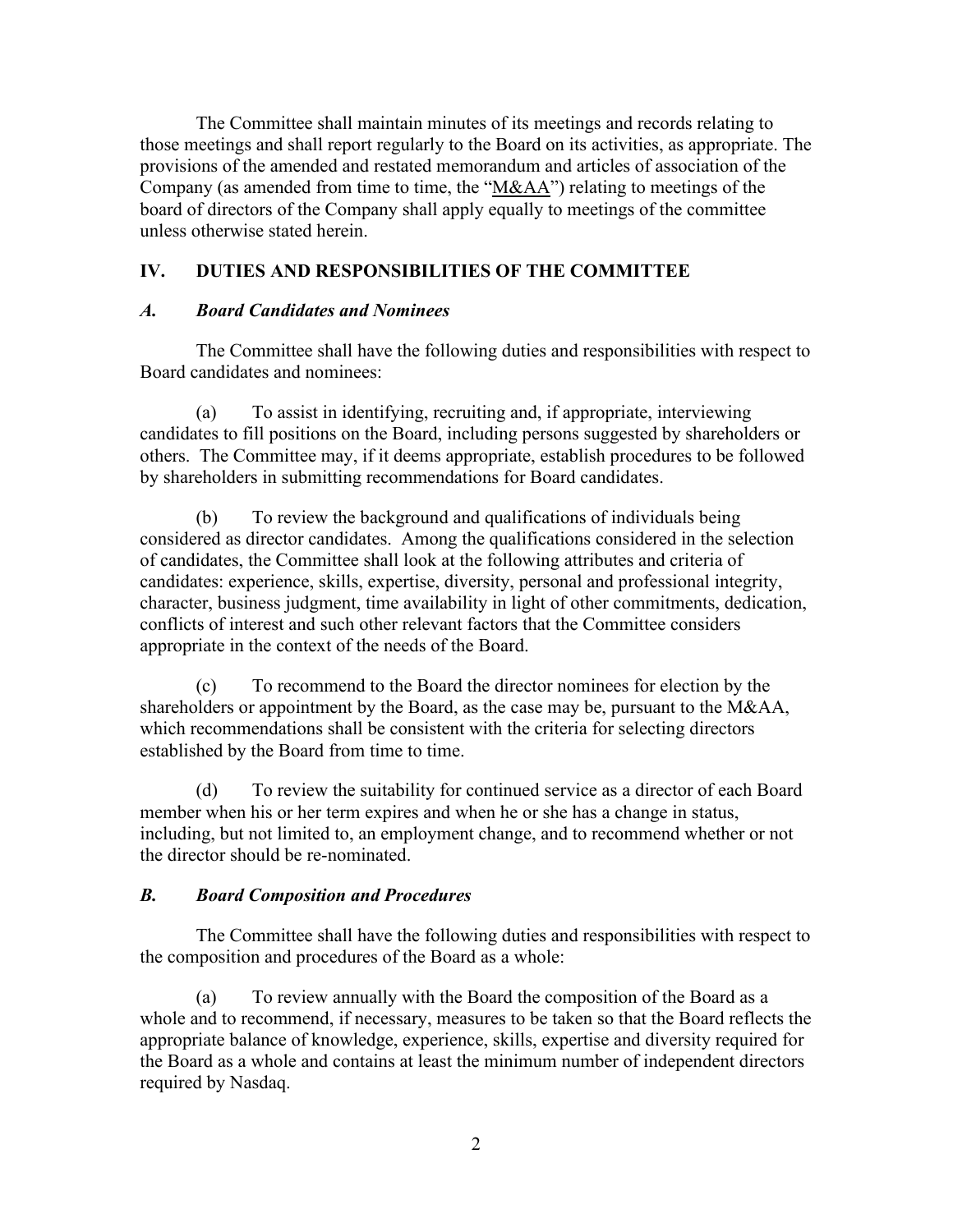(b) To review periodically the size of the Board and to recommend to the Board any appropriate changes.

(c) To make recommendations on the frequency and structure of Board meetings.

(d) To make recommendations concerning any other aspect of the procedures of the Board that the Committee considers warranted, including but not limited to procedures with respect to the waiver by the Board of any Company rule, guideline, procedure or corporate governance principle.

## *C. Board Committees*

The Committee shall have the following duties and responsibilities with respect to the committee structure of the Board:

(a) After consultation with the Chairperson (if any) or the Chief Executive Officer and after taking into account the experiences and expertise of individual directors, to make recommendations to the Board regarding the size and composition of each standing committee of the Board, including the identification of individuals qualified to serve as members of a committee, including the Committee, and to recommend individual directors to fill any vacancy that might occur on a committee, including the Committee.

(b) To monitor the functioning of the committees of the Board and to make recommendations for any changes, including the creation and elimination of committees.

(c) To review annually committee assignments and the policy with respect to the rotation of committee memberships and/or chairpersonships, and to report any recommendations to the Board.

(d) To recommend that the Board establish such special committees as may be desirable or necessary from time to time in order to address ethical, legal or other matters that may arise. The Committee's power to make such a recommendation under this Charter shall be without prejudice to the right of any other committee of the Board, or any individual director, to make such a recommendation at any time.

# *D. Corporate Governance*

The Committee shall have the following duties and responsibilities with respect to corporate governance:

(a) To develop and recommend to the Board a set of corporate governance principles for the Company, which shall be consistent with any applicable laws, regulations and listing standards. At a minimum, the corporate governance principles developed and recommended by the Committee shall address the following:

(i) Director qualification standards.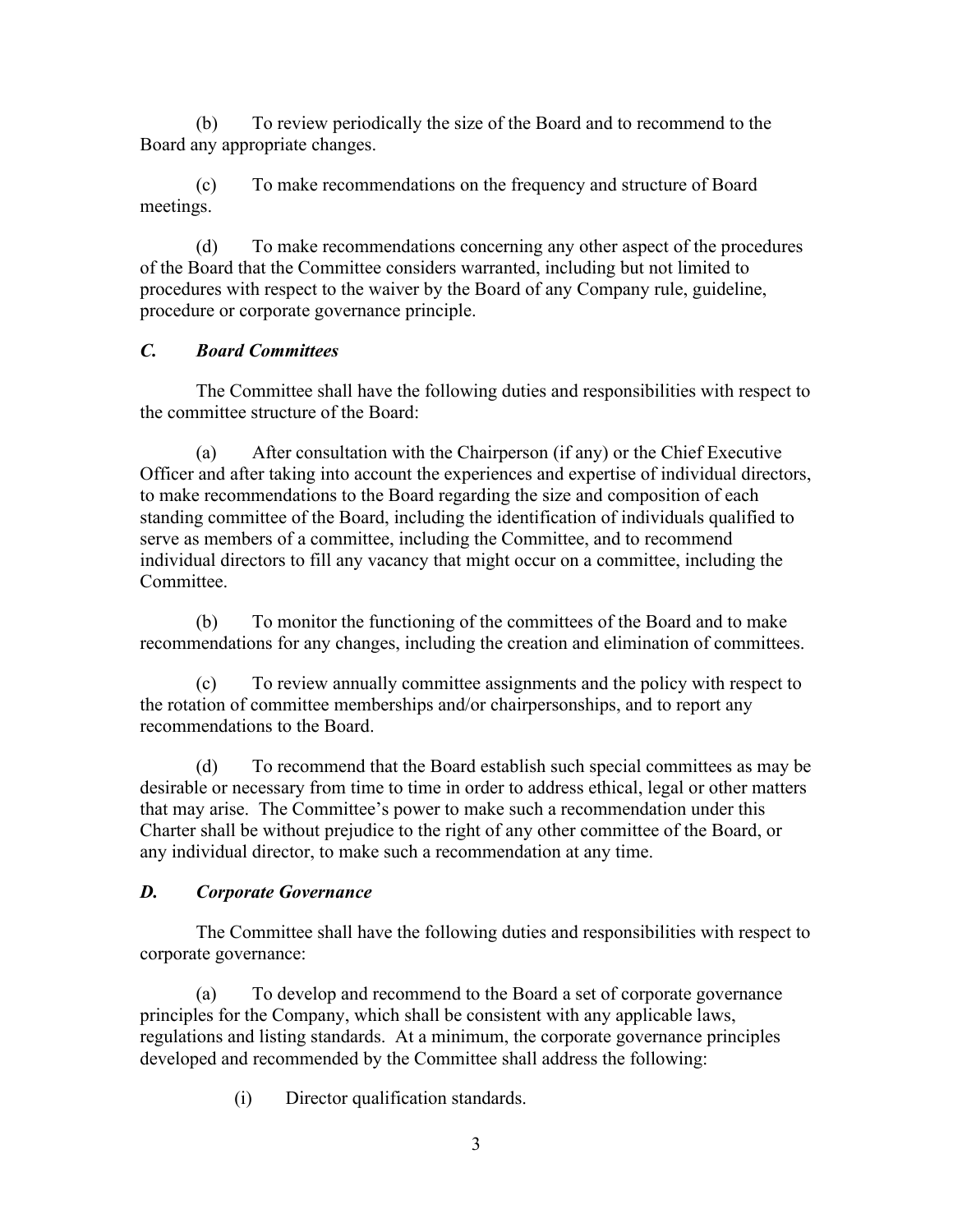- (ii) Director responsibilities.
- (iii) Director access to management and, as necessary and appropriate, independent advisors.
- (iv) Director compensation, including principles for determining the form and amount of director compensation, and for reviewing those principles, as appropriate.
- (v) Director orientation and continuing education.
- (vi) Management succession, including policies and principles for the selection and performance review of the chief executive officer (if any), as well as policies regarding succession in the event of an emergency or the retirement of the chief executive officer (if any).
- (vii) Annual performance evaluation of the Board.

(b) To review periodically, and at least annually, the corporate governance principles adopted by the Board to assure that they are appropriate for the Company and comply with the requirements of Nasdaq, and to recommend any desirable changes to the Board.

(c) To consider any other corporate governance issues that arise from time to time, and to develop appropriate recommendations for the Board.

#### *E. Evaluation of the Board and Management*

The Committee shall have the following duties and responsibilities with respect to evaluation of the Board and management:

(a) The Committee shall be responsible for overseeing an annual evaluation of the Board as a whole and management, and shall evaluate and report to the Board on the performance and effectiveness of the Board. The Committee shall establish procedures to allow it to exercise this oversight function.

## **V. EVALUATION OF THE COMMITTEE**

The Committee shall, on an annual basis, evaluate its performance. In conducting this review, the Committee shall evaluate whether this Charter appropriately addresses the matters that are or should be within its scope and shall recommend such changes as it deems necessary or appropriate. The Committee shall address all matters that the Committee considers relevant to its performance, including at least the following: the adequacy, appropriateness and quality of the information and recommendations presented by the Committee to the Board, the manner in which they were discussed or debated and whether the number and length of meetings of the Committee were adequate for the Committee to complete its work in a thorough and thoughtful manner.